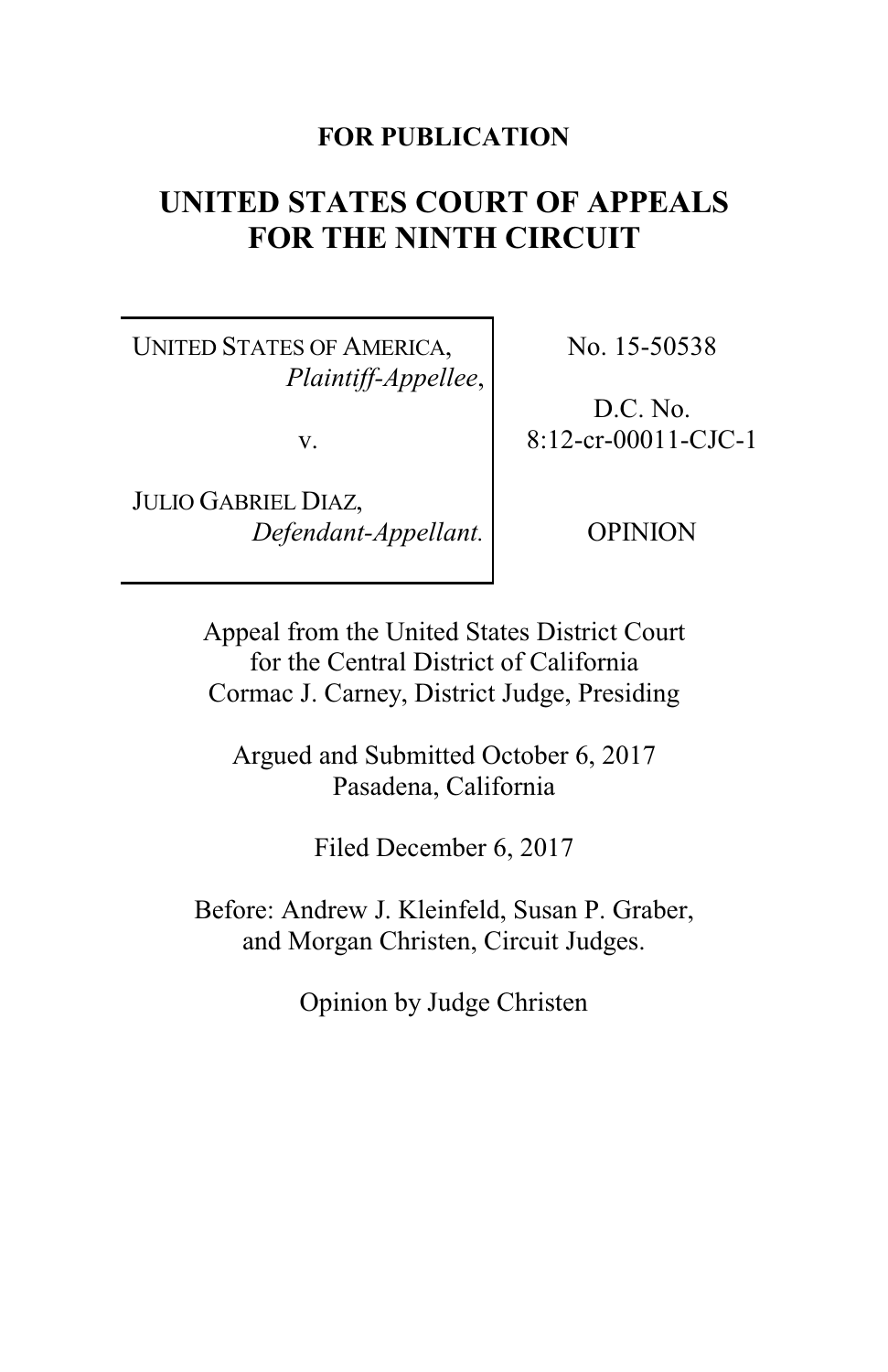# **SUMMARY\***

### **Criminal Law**

The panel affirmed a conviction for distributing controlled prescription drugs in violation of 21 U.S.C. § 841(a)(1), in a case in which the defendant contended that the government's expert witness offered a legal conclusion in violation of Fed. R. Evid. 702 and 704.

The panel held that if the terms used by an expert witness do not have a specialized meaning in law and do not represent an attempt to instruct the jury on the law, or how to apply the law to the facts of the case, the testimony is not an impermissible legal conclusion. The panel held that the district court in this case did not plainly err by admitting the expert testimony of a witness who did not substitute his judgment for the jury's but provided a professional opinion about whether a course of conduct comported with the standard of care prevalent in the medical community.

For reasons stated in a concurrently-filed memorandum disposition, the panel vacated the sentence and remanded for resentencing.

**<sup>\*</sup>** This summary constitutes no part of the opinion of the court. It has been prepared by court staff for the convenience of the reader.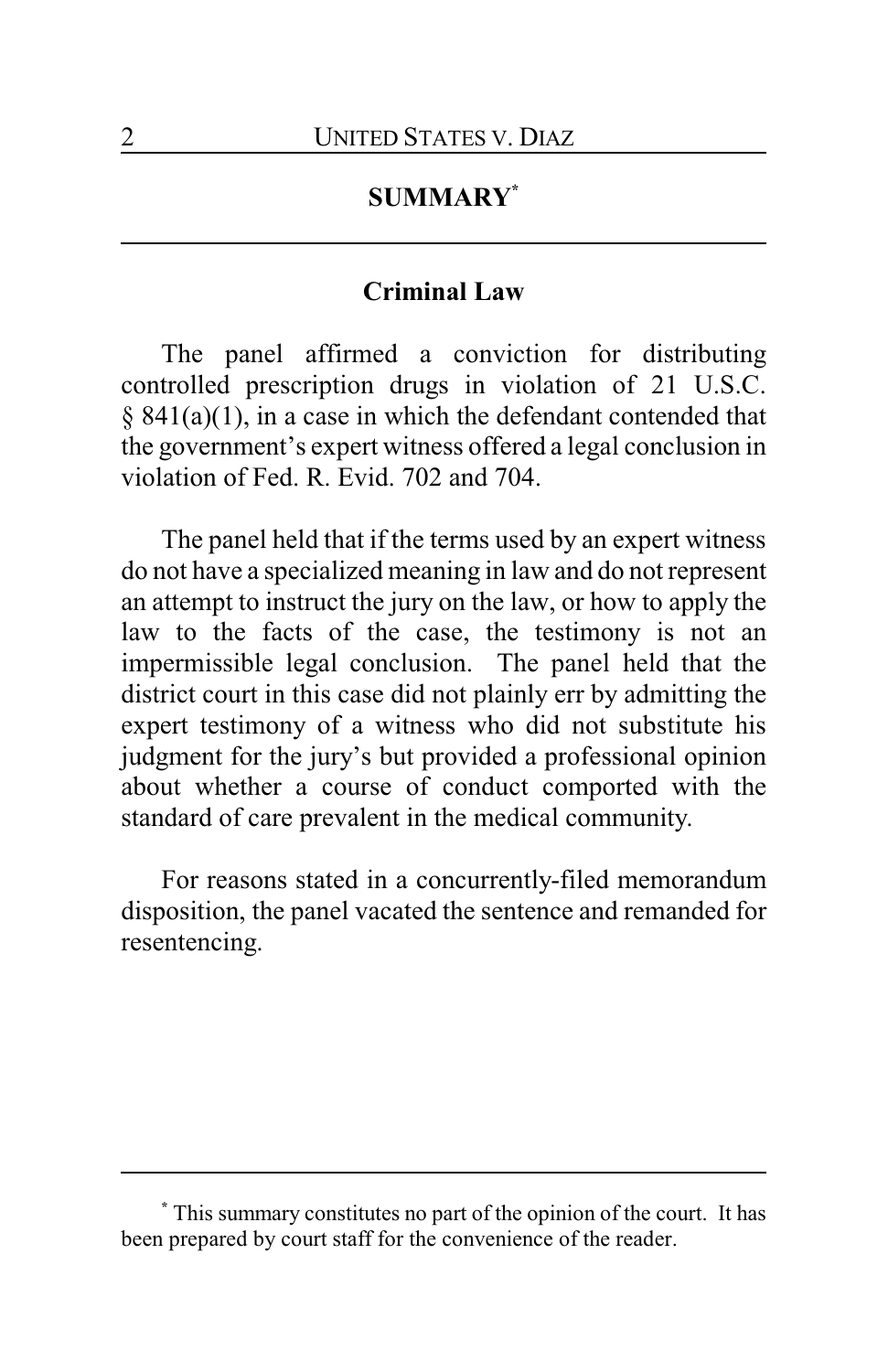### **COUNSEL**

Davina T. Chen (argued), Glendale, California, for Defendant-Appellant.

Ann Luotto Wolf (argued), Assistant United States Attorney; Dennise D. Willett, Chief, Santa Ana Branch Office; United States Attorney's Office, Los Angeles, California; for Plaintiff-Appellee.

### **OPINION**

CHRISTEN, Circuit Judge:

Dr. Julio Diaz appeals his conviction and sentence under 21 U.S.C.  $\S$  841(a)(1), contending that the government's expert witness offered a legal conclusion in violation of Federal Rules of Evidence 702 and 704. We reject his contention and affirm his conviction.**<sup>1</sup>**

#### **BACKGROUND**

From 1995 until 2011, Dr. Julio Diaz operated a clinic in Santa Barbara that catered to geriatric patients. In 2005, the clinic also started offering pain management and treatment. According to the government, this aspect of Diaz's practice soon evolved into little more than a facade for the illegal distribution of narcotics. Between 2008 and 2011, Diaz wrote more than 50,000 prescriptions and prescribed more

**<sup>1</sup>** Diaz's other challenges to his conviction and sentence are addressed in an unpublished memorandum disposition filed concurrently with this opinion.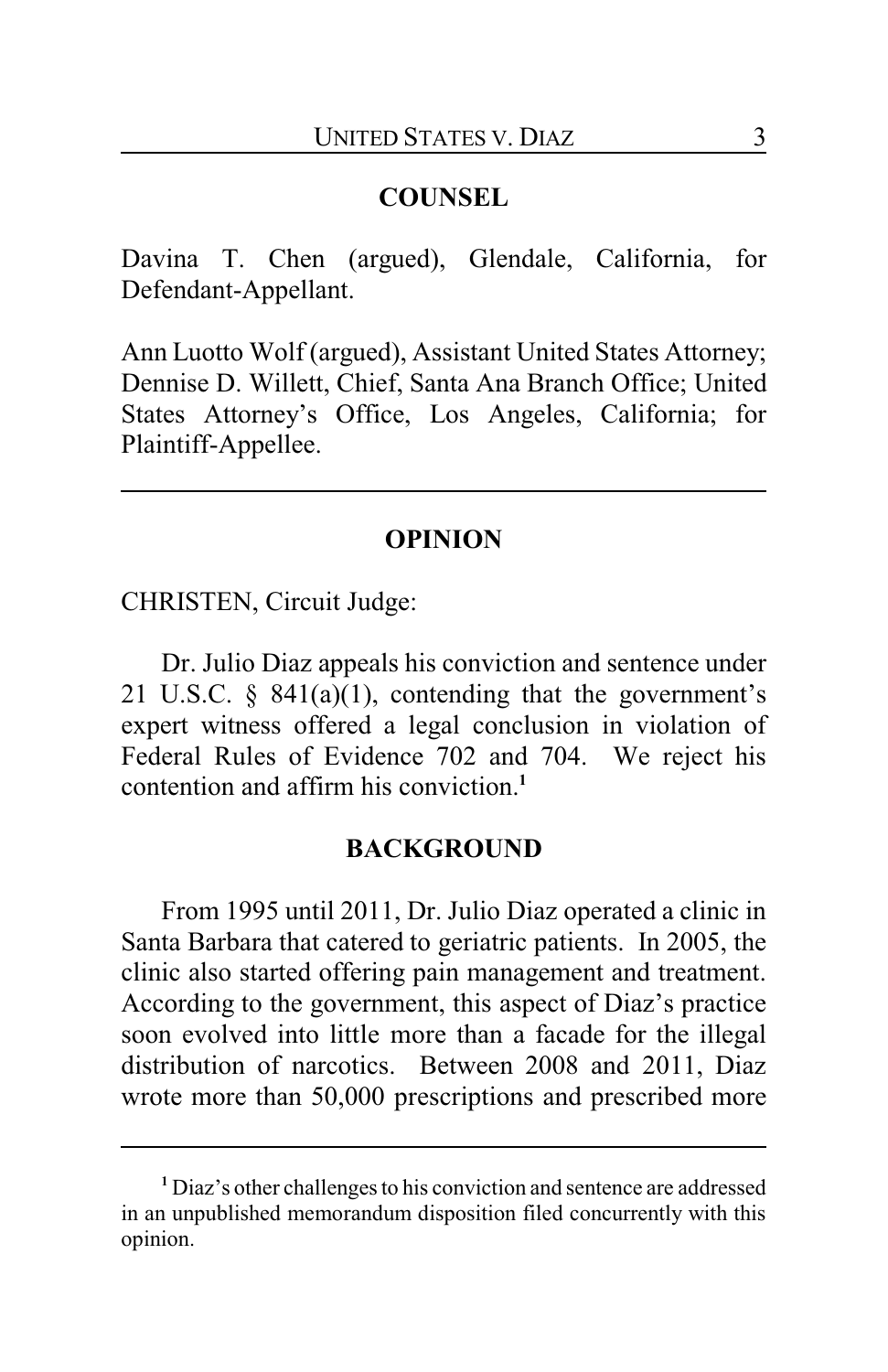than 5 million opiate pills, with several patients being prescribed, on average, more than 60 tablets per day. In 2012, Diaz was indicted for 88 counts of distributing controlled prescription drugs in violation of 21 U.S.C. § 841(a)(1). The government eventually proceeded to trial on 79 of those counts, each count representing a prescription that Diaz wrote for one of nine patients.

To secure a conviction under 21 U.S.C.  $\S$  841(a)(1), the government had to prove:

> (1) that the practitioner distributed controlled substances, (2) that the distribution of those controlled substances was outside the usual course of professional practice and without a legitimate medical purpose, and (3) that the practitioner acted with intent to distribute the drugs and with intent to distribute them outside the course of professional practice.

*United States v. Feingold*, 454 F.3d 1001, 1008 (9th Cir. 2006) (emphasis omitted). At trial, the government introduced an expert witness, Dr. Rick Chavez, who testified, without objection, that Diaz's prescriptions were written "outside the usual course of medical practice" and "without a legitimate purpose." The jury eventually convicted Diaz of all 79 counts, and the district court imposed a sentence at the maximum of the applicable range under the Sentencing Guidelines—327 months. Diaz timely appeals, arguing that Dr. Chavez impermissibly offered opinion testimony as to a legal conclusion. We have jurisdiction under 28 U.S.C. § 1291, and we affirm.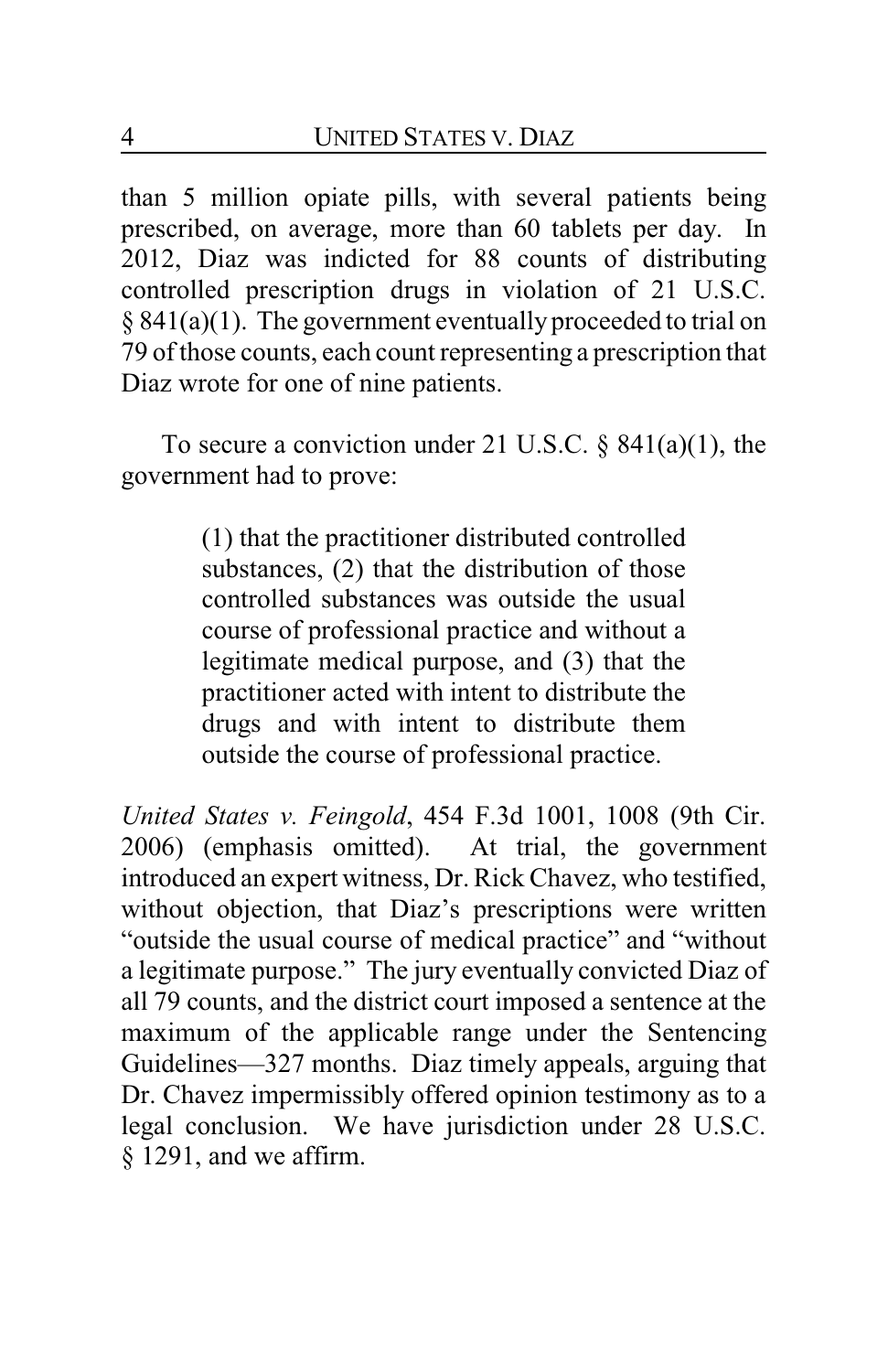# **STANDARD OF REVIEW**

Because Diaz did not raise this issue before the district court, we review for plain error. *United States v. Mendoza-Paz*, 286 F.3d 1104, 1113 (9th Cir. 2002). Accordingly, we may:

> correct an error not raised at trial only where the appellant demonstrates that (1) there is an error; (2) the error is clear or obvious, rather than subject to reasonable dispute; (3) the error affected the appellant's substantial rights, which in the ordinary case means it affected the outcome of the district court proceedings; and (4) the error seriously affects the fairness, integrity or public reputation of judicial proceedings.

*United States v. Lopez*, 762 F.3d 852, 863 (9th Cir. 2014) (quoting *United States v. Marcus*, 560 U.S. 258, 262 (2010)).

#### **DISCUSSION**

Federal Rule of Evidence 702(a) requires that expert testimony "help the trier of fact to understand the evidence or to determine a fact in issue." Federal Rule of Evidence 704(a) clarifies that "[a]n opinion is not objectionable just because it embraces an ultimate issue." As the 1972 AdvisoryCommittee note says, "the so-called 'ultimate issue' rule is specifically abolished by the instant rule." Thus, we held in *United States v. Davis*, 564 F.2d 840, 845 (9th Cir. 1977), *cert. denied*, 434 U.S. 1015 (1978), that after the adoption of Rule 704 in 1975, the common law posed no barrier to testimony by a physician "that the appellant was not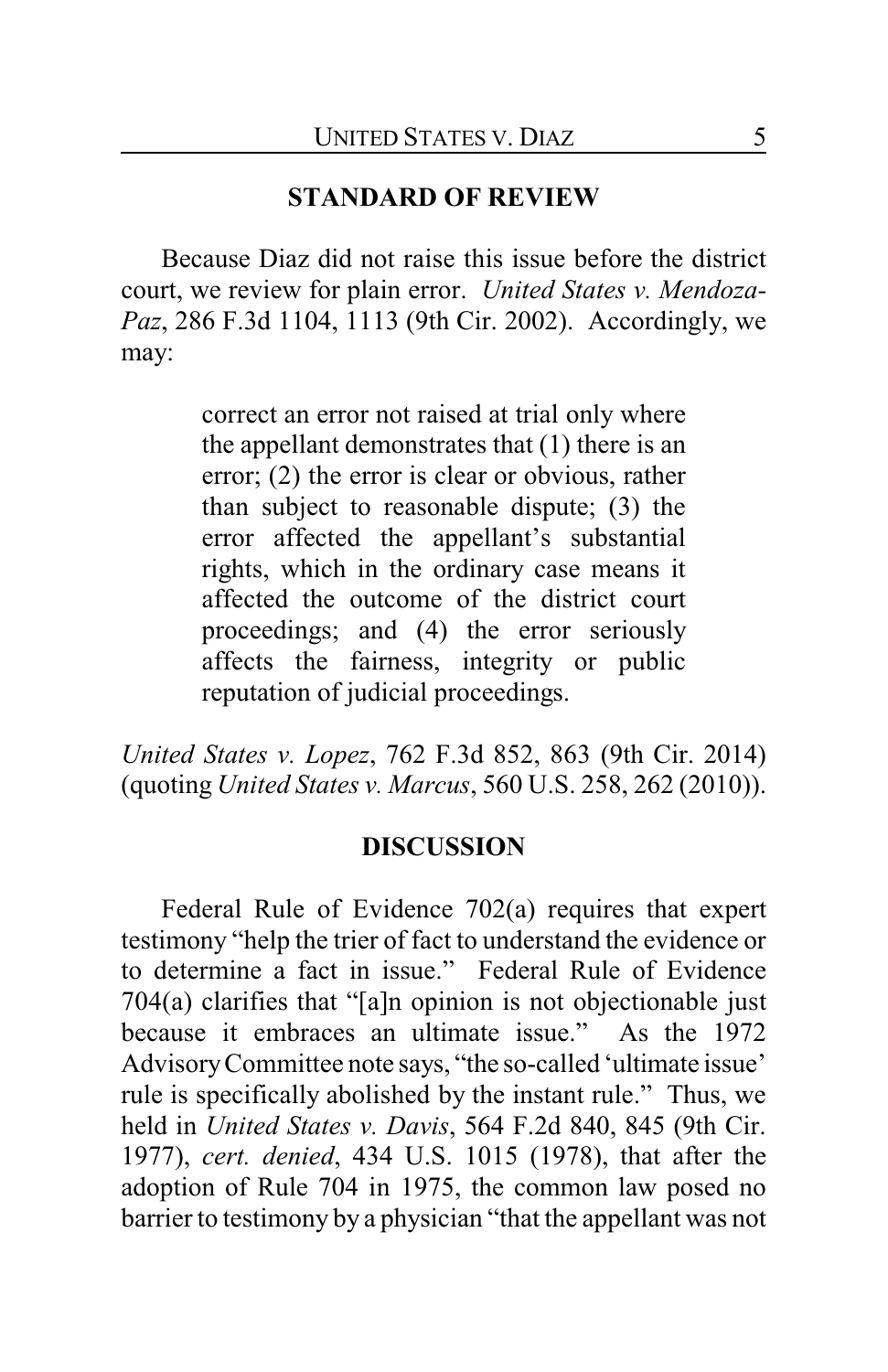prescribing drugs in the usual course of a professional practice and for a legitimate medical purpose." Although Rule 704 abrogates the old common law doctrine that proscribed testimony going to an "ultimate issue," it "does not lower the bar[] so as to admit all opinions," FED. R. EVID. 704 Advisory Committee's note to 1972 proposed rules.**<sup>2</sup>** Consistent with Rule 704(a), this court has repeatedly affirmed that "an expert witness cannot give an opinion as to her *legal conclusion*, i.e., an opinion on an ultimate issue of law." *Hangarter v. Provident Life & Accident Ins. Co.*, 373 F.3d 998, 1016 (9th Cir. 2004) (quoting *Mukhtar v. Cal. State Univ.*, 299 F.3d 1053, 1065 n.10 (9th Cir. 2002), *overruled on other grounds by Estate of Barabin v. AstenJohnson, Inc.*, 740 F.3d 457 (9th Cir. 2014) (en banc)); *see United States ex rel. Kelly v. Serco, Inc.*, 846 F.3d 325, 337 (9th Cir. 2017). This prohibition of opinion testimony on an ultimate issue of law recognizes that, "[w]hen an expert undertakes to tell the jury what result to reach, this does not *aid* the jury in making a decision, but rather attempts to substitute the expert's judgment for the jury's." *United States v. Duncan*, 42 F.3d 97, 101 (2d Cir. 1994); *see* FED. R. EVID. 702(a), 704(a).

Diaz argues that Dr. Chavez impermissibly testified about whether Diaz distributed controlled substances outside the course of professional practice. This trial testimony involved a series of questions that followed a certain pattern: the

**<sup>2</sup>** For example, Rule 704(b) provides that "[i]n a criminal case, an expert witness must not state an opinion about whether the defendant did or did not have a mental state or condition that constitutes an element of the crime charged or of a defense." FED. R. EVID. 704(b). In a memorandum disposition filed concurrently, we decide that Dr. Chavez did not impermissibly testify regarding Diaz's mental state or condition.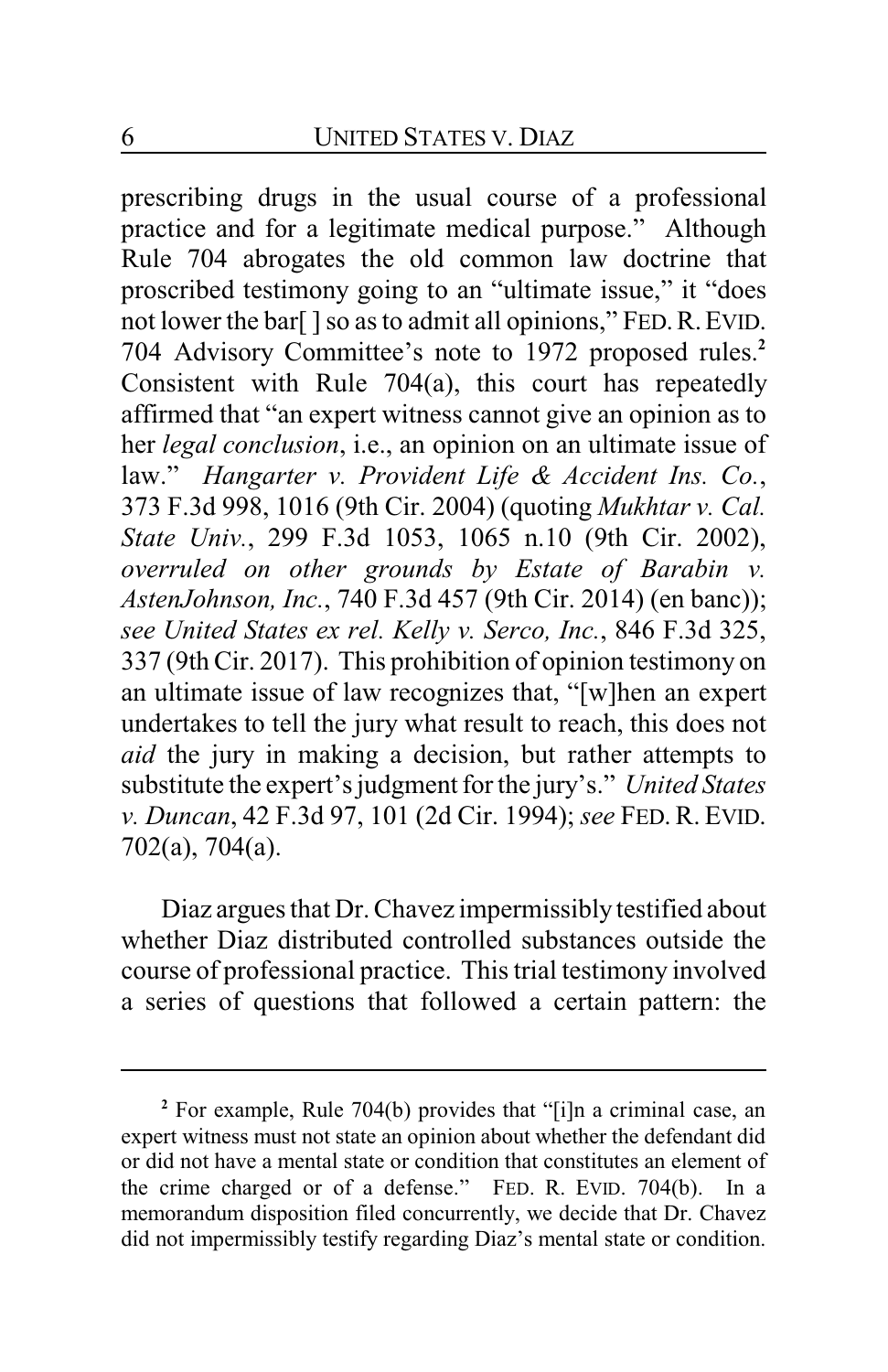prosecutor drew Dr. Chavez's attention to prescriptions that Diaz wrote for particular patients and asked whether the "prescriptions for [the drugs were] issued outside the usual course of medical practice" and whether "the drugs [were] given to [the patients] for a legitimate medical purpose." Dr. Chavez invariably answered "yes" to the first question and "no" to the second. According to Diaz, because the prosecutor's questions adopted the language of the elements in § 841(a)(1), Dr. Chavez's responses "substitute[d] his judgment for the jury's."

Both Diaz and the government rely on *United States v. Moran*, 493 F.3d 1002, 1007 (9th Cir. 2007) (per curiam), in which the defendants sold "tax reduction plans" that the government alleged were offshore money laundering schemes. *Id.* An element of one of the crimes was that the "return was false as to something that was necessary to a determination of whether income tax was owed." *Id.* at 1008 (internal quotation marks omitted). At trial, an expert for the government testified that one of the programs was a "sham." *Id.* The district court later defined the term "sham" for the jury, explaining that "[t]o find that a transaction is a 'sham,' you must find beyond a reasonable doubt that the taxpayer was motivated by no business purposes other than obtaining tax benefits in entering the transaction, and that the transaction has no economic substance because no reasonable possibility of a profit exists." Appellant's Opening Brief at 47–48, *United States v. Moran*, 493 F.3d 1002 (9th Cir. 2007) (Nos. 05-30215, 05-30226). We held that the expert's statement was admissible because, "[u]nder the judge's instructions, even if the transactions were a sham, the jury would still have had to draw its own inference from that predicate testimony to answer the ultimate factual question,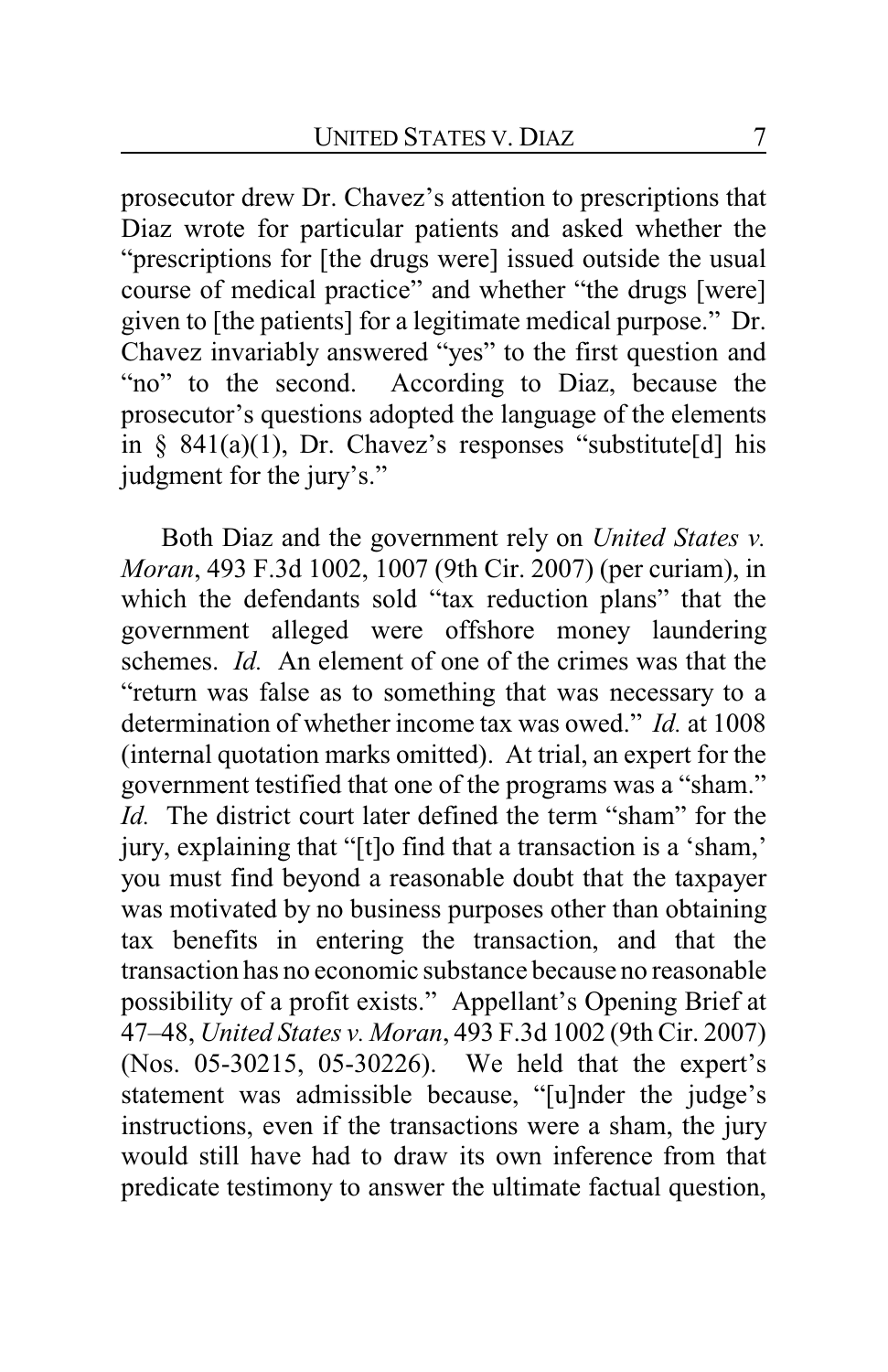of whether income tax was owed." *Moran*, 493 F.3d at 1008 (internal quotation marks omitted).

Diaz reads *Moran* to say that, when an expert witness opinion encompasses the entirety of an element of a crime, it reaches "an ultimate issue of law" and is therefore forbidden. The government understands *Moran* as having established only that an expert witness may not offer an opinion on the defendant's guilt or innocence. We find the reasoning of *Moran* too sparse to illuminate the issue in Diaz's case.

Other circuits have squarelyconfronted the rule excluding testimony that goes to an ultimate issue of law in circumstances similar to those presented here. *See United States v. Volkman*, 797 F.3d 377 (6th Cir. 2015); *United States v. Chube II*, 538 F.3d 693 (7th Cir. 2008); *United States v. McIver*, 470 F.3d 550 (4th Cir. 2006); *United States v. Katz*, 445 F.3d 1023 (8th Cir. 2006). In *McIver*, the Fourth Circuit held that the district court did not plainly err by allowing the jury to consider expert opinion testimony that the defendant's treatment of his patients was "outside the usual course of medical practice," "inappropriate," or "with no legitimate reason." *McIver*, 470 F.3d at 560, 561–62. The court observed that—unlike terms such as "extortion," "deadly force," "fiduciary," and "unreasonably dangerous" the terms used by the expert to describe the physician defendant's conduct did not "have a separate, distinct and specialized meaning in the law different from that present in the vernacular." *Id.* at 562 (internal quotation marks omitted). The Fourth Circuit reasoned that the phrase "outside the usual course of medical practice" was not so specialized as to render the expert's testimony inadmissible, especially since there are only so many ways of conveying,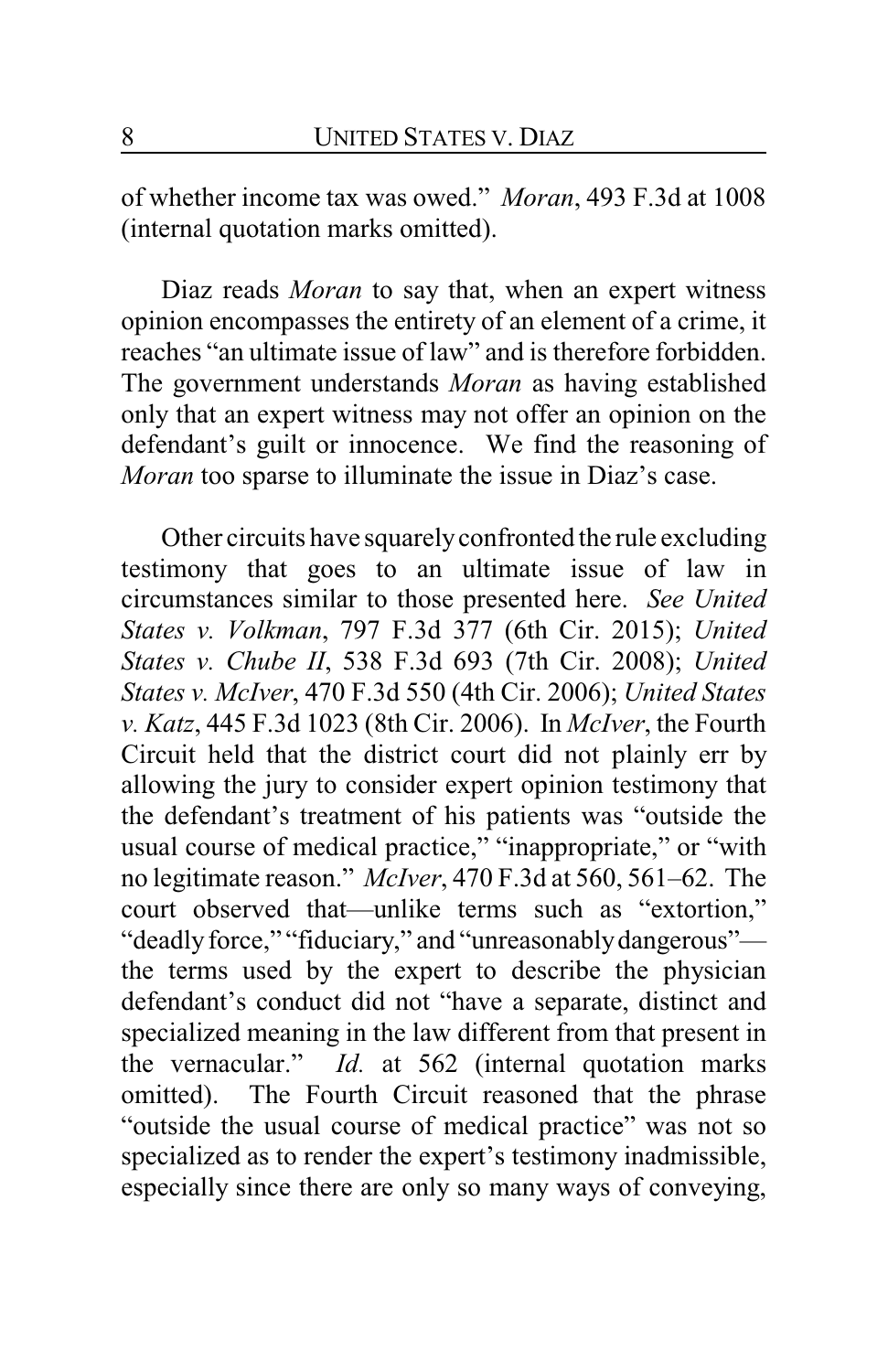in plain language, the impression of a physician abandoning his professional role. *Id.* at 560, 562.

Likewise, the Sixth Circuit held in *Volkman* that the district court did not abuse its discretion by overruling a similar objection to expert testimony that a physician defendant's prescriptions "were not written for any legitimate medical purpose." 797 F.3d at 388–89. There, the lay understanding of "legitimate medical purpose" bore directly on the relevant legal inquiry, i.e. whether controlled substances "were distributed or dispensed outside of the course of professional practice and not for a legitimate medical purpose." *Id.* at 387–90. Because the term "legitimate medical purpose " does not have a "separate, distinct and specialized meaning" in law than it has in medicine, the Sixth Circuit concluded that the government's experts did not invade the province of the trier of fact by foisting legal conclusions on the jury. *Id.* at 387, 389–90.

We find these cases persuasive and adopt their reasoning. Although the value of expert testimony lies in the specialized knowledge that an expert brings to bear on an issue in dispute, FED. R. EVID. 702(a), it is sometimes impossible for an expert to render his or her opinion on a subject without resorting to language that recurs in the applicable legal standard.**<sup>3</sup>** We hold that if the terms used by an expert witness do not have a specialized meaning in law and do not

**<sup>3</sup>** As the Fourth Circuit noted, the "vernacular that is available to express whether a doctor acted outside the bounds of his professional practice" is "limited." *McIver*, 470 F.3d at 562; *see Chube II*, 538 F.3d at 698 (observing that "it is impossible sensibly to discuss the question whether a physician was acting outside the usual course of professional practice and without a legitimate medical purpose without mentioning the usual standard of care").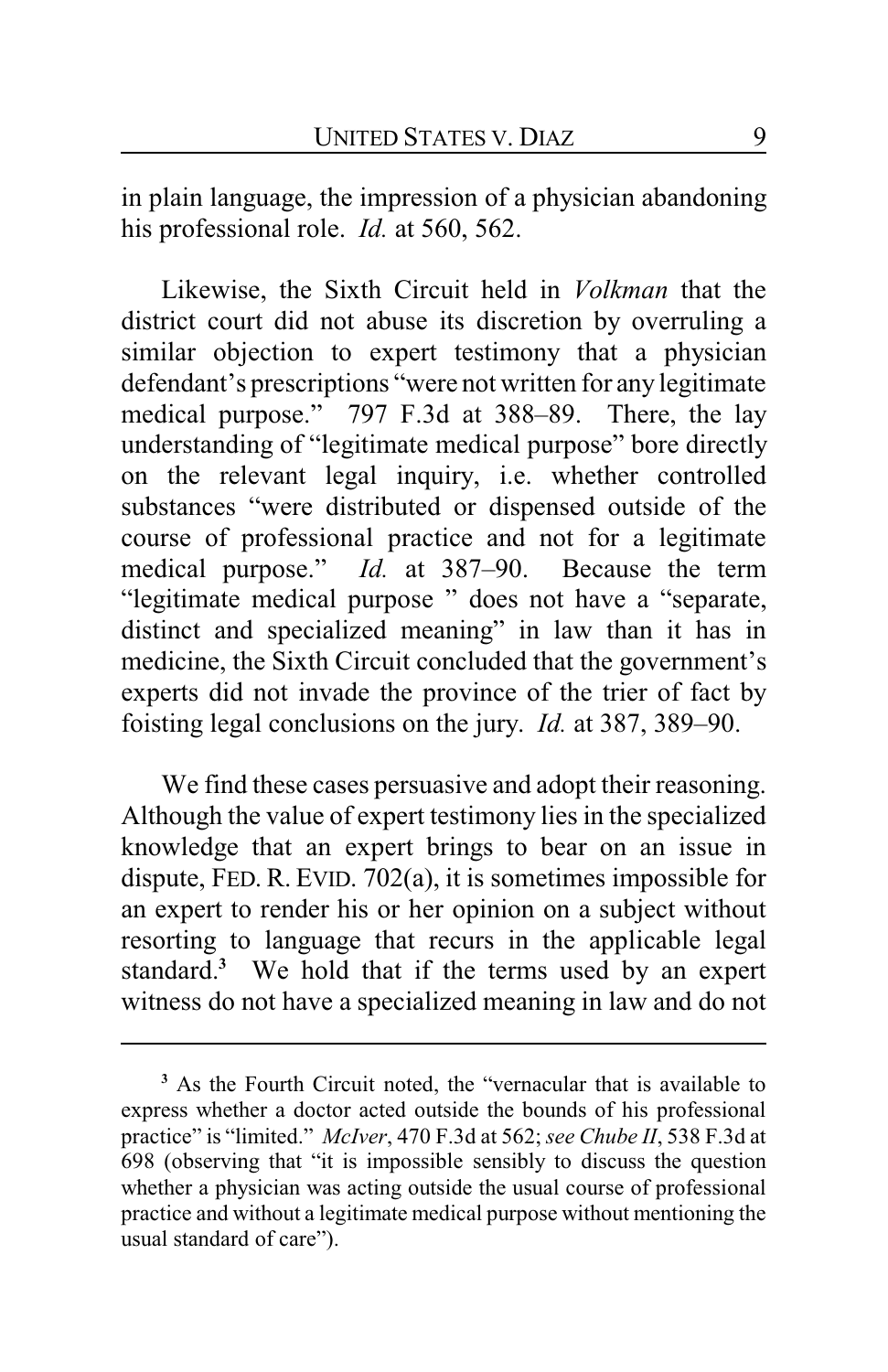represent an attempt to instruct the jury on the law, or how to apply the law to the facts of the case, the testimony is not an impermissible legal conclusion. *See* FED. R. EVID. 702(a), 704(a).

Here, expert testimony was needed to assist the jury. Dr. Chavez's testimony was helpful because a lay jury would not have the requisite knowledge to evaluate whether the dosage, mix, and course of narcotics prescribed by Diaz were medically appropriate for the conditions being complained of by his patients. Dr. Chavez's opinions were based on a review of the prescriptions for individual patients, and while he employed phrases that also appear in the elements of § 841(a)(1), such as "outside the usual course of medical practice" and "legitimate medical purpose," these phrases were used in their ordinary, everyday sense and do not "have a separate, distinct and specialized" legal significance apart from common parlance, *McIver*, 470 F.3d at 562. Dr. Chavez did not substitute his judgment for the jury's; he provided a professional opinion about whether a course of conduct comported with the standard of care prevalent in the medical community.

In the context of the case, Dr. Chavez's testimony was no doubt persuasive to the jury, but that is because it was uncontradicted and consistent with a great deal of other uncontradicted evidence. Diaz did not proffer a competing expert opinion. Had he presented such testimony, it would have been for the jury to weigh the experts' competing opinions concerning the medically acceptable standard for prescribing controlled substances to the people who sought them from Diaz.